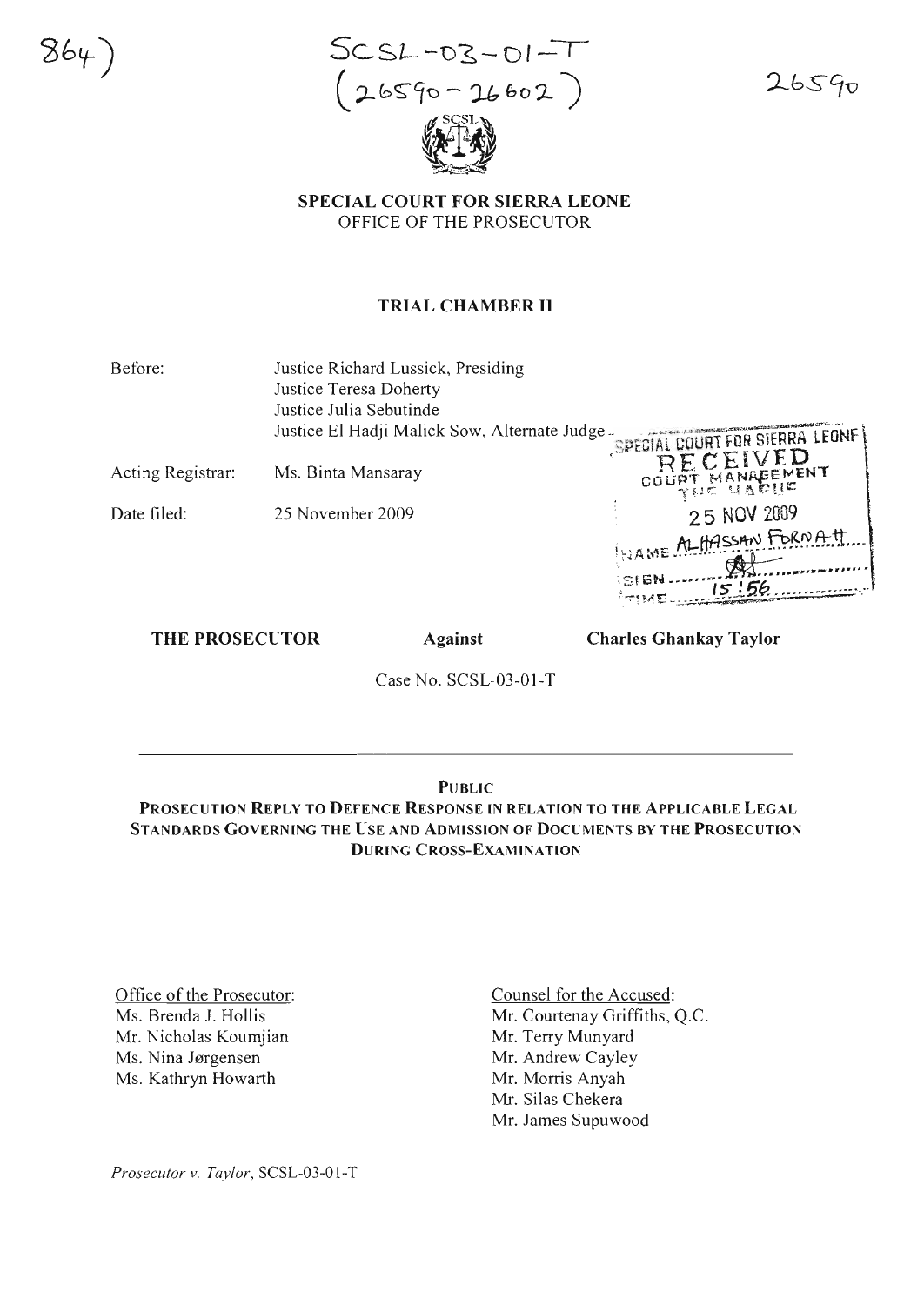## I. INTRODUCTION

- I. The Prosecution files this Reply to the "Defence Response to the Public Prosecution Motion in relation to the Applicable Legal Standards Governing the Use and Admission of Documents by the Prosecution during Cross-Examination" filed on 23 November 2009 ("Response").'
- 2. The position statement contained in the Response does not accord with the relevant jurisprudence and is unsupported by any jurisprudence additional to that referenced in the Prosecution's Motion.<sup>2</sup> The Defence is proposing a procedure that is unknown in the current practice of international criminal tribunals. The proposed limitations on cross-examination suggested by the Defence would in fact deprive the Prosecution of a fair trial. The Defence makes unfounded suggestions that the Prosecution is attempting to further a strategy to deny the Accused his fair trial rights and seeks to place pressure on the Trial Chamber with thinly-veiled threats of delay should the established law be confirmed and the Prosecution's Motion granted .

## **II.** ARGUMENT

## Guidelines on the Use and Admission of Documents

- 3. The Defence's assumptions in paragraph 12 of the Response about the nature of the material sought to be used in cross-examination are misguided. The *Prlic* definition of "fresh evidence", which was explicitly adopted by the Prosecution, includes both material that was not available during the Prosecution's case-in-chief and material that was available but not intended to be used. $3$
- 4. The guidelines requested by the Prosecution are not "unnecessary"<sup>4</sup> as the Prosecution currently finds itself in the position of being restricted in its crossexamination of the Accused and precluded from using documents which are relevant

<sup>&</sup>lt;sup>1</sup> Prosecutor v. Taylor, SCSL-03-01-T-862, "Defence Response to the Public Prosecution Motion in relation to the Applicable Legal Standards Governing the Use and Admission of Documents by the Prosecution during Cross-Examination", 23 November 2009 ("Response").

<sup>&</sup>lt;sup>2</sup> Prosecutor v. Taylor, SCSL-03-01-T-860, "Prosecution Motion in Relation to the Applicable Legal Standards Goveming the Use and Admission of Documents by the Prosecution during Cross-Examination", 17 November 2009 ("Prosecution's Motion"). The Defence makes no reference at all to jurisprudence from the ICTR. Of the three ICTY cases cited by the Defence that were not referenced in the Prosecution's Motion (out of five ICTY cases cited in total), the *Delalic* decision and Appeals Judgement are not directly on point, see footnote 11 below, and the portions of the *Galic* Appeals Judgement (footnote 21 of the Response) relied upon refer to the right of an accused to testify.

Prosecution's Motion, para. 1, footnote 1.

<sup>4</sup> Response, paras 3, 17 and 18.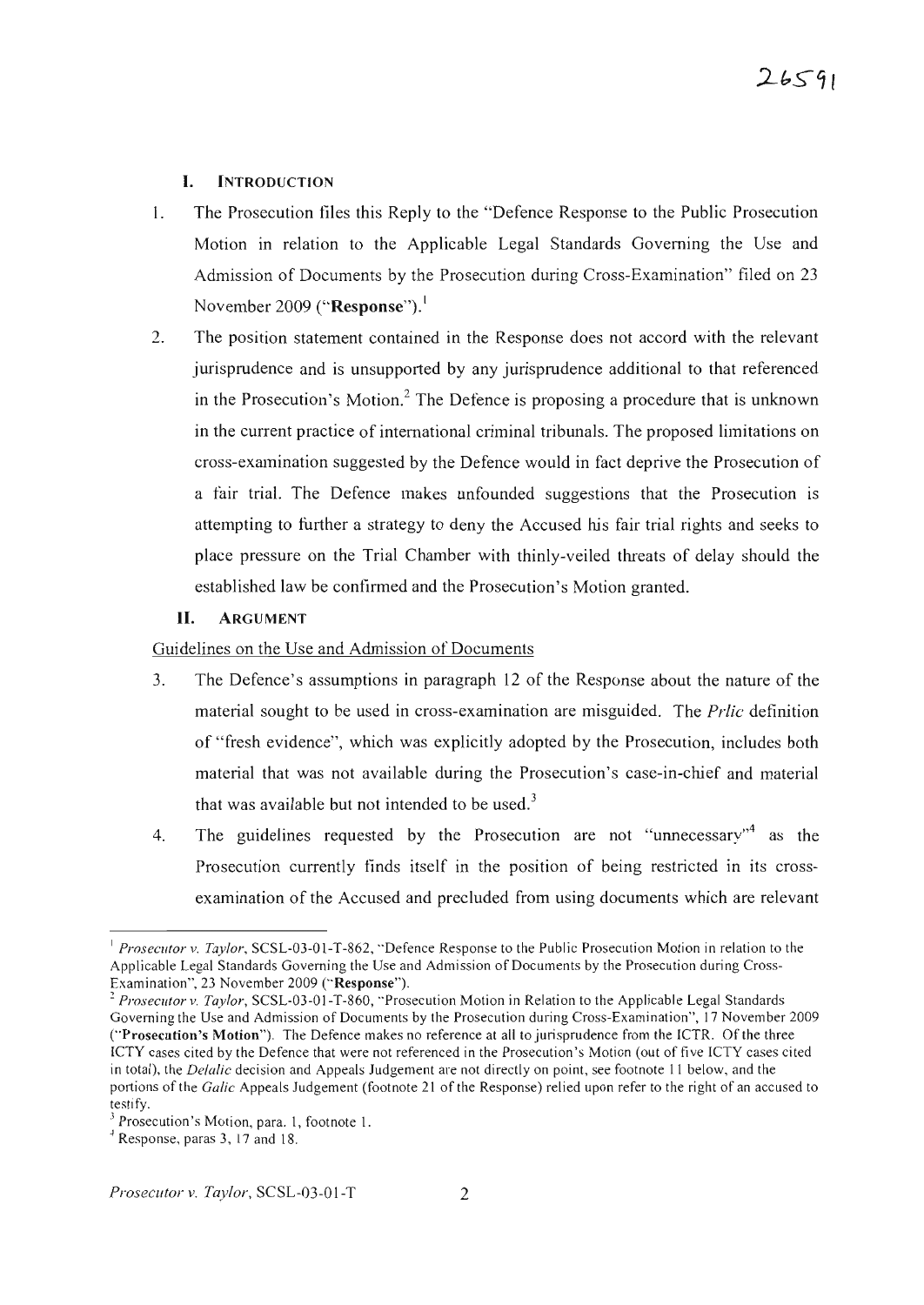in order to challenge the credibility of the Accused in relation to  $7,230$  transcript pages of examination-in-chief.

- *S.* The Prosecution does not dispute the principle that documents in its possession that are clearly relevant and substantially probative of guilt are to be adduced during its case-in-chief.<sup>5</sup> However, the Prosecution cannot be expected, as part of a focused case, to guess what will be the Defence evidence and introduce all material relevant to the Accused's credibility during its case-in-chief before knowing the scope of the Accused's testimony.<sup>6</sup>
- 6. The Prosecution agrees with the Defence that the international criminal procedure relating to the use and tendering of fresh evidence is clear.<sup>7</sup> However, the Response conflates the very matters that the procedural guidelines seek to distinguish. First, the Response conflates the use of a document during cross-examination and its admission into evidence.<sup>8</sup> Secondly, despite acknowledging the distinction between fresh evidence used to test the credibility of the Accused and fresh evidence probative of the Accused's guilt, which was drawn by the Trial and Appeals Chambers in *Prlic*<sup>9</sup> and by Justice Sebutinde in the current case, the Response conflates these two categories.<sup>10</sup> It should furthermore be noted that the question of the applicable procedures relating to cross-examination are distinct from those applicable to the presentation of a rebuttal case or the re-opening of the Prosecution's case.<sup>11</sup>
- 7. Contrary to the Defence assertion <sup>12</sup> that no distinction can be derived from the *Prlic* case between the "presentation stage" and the "admissibility stage", the oral decision cited in paragraph 23 of the Prosecution's Motion and rendered subsequent to the *Prlic* Appeals Chamber decision, clearly distinguishes between the applicable

<sup>5</sup> See Response, paras 10 and 13.

<sup>&</sup>lt;sup>6</sup> See Response, para. 7.

 $'$  See Response, para. 17.

 $8$  Response, para. 16.

<sup>&</sup>lt;sup>9</sup> Prosecutor v. Prlic, IT-04-74-AR73.14, "Decision on the Interlocutory Appeal against the Trial Chamber's Decision on Presentation of Documents by the Prosecution in Cross-Examination of Defence Witnesses", 26 February 2009 ("Prlic Appeal Decision"); *Prosecutor v. Prlic*, IT-04-74-T, "Decision on Presentation in Cross-Examination of Defence Witnesses", 27 November 2008, ("Prlic Trial Chamber Decision").

<sup>&</sup>lt;sup>10</sup> Response, paras 14 and 16.

<sup>&</sup>lt;sup>11</sup> See in particular Response, para. 13. The case of *Prosecutor* v. *Delalic*, IT-96-21, "Decision on the Prosecution's Altemative Request to Reopen the Prosecution's Case", 19 August 1998, concemed the issues of rebuttal and the reopening of the prosecution's case. This was also the subject of the cited portion s of the *Dela/ie* Appeals Judgement in footnote 15 of the Response.

<sup>&</sup>lt;sup>12</sup> Response, para. 16.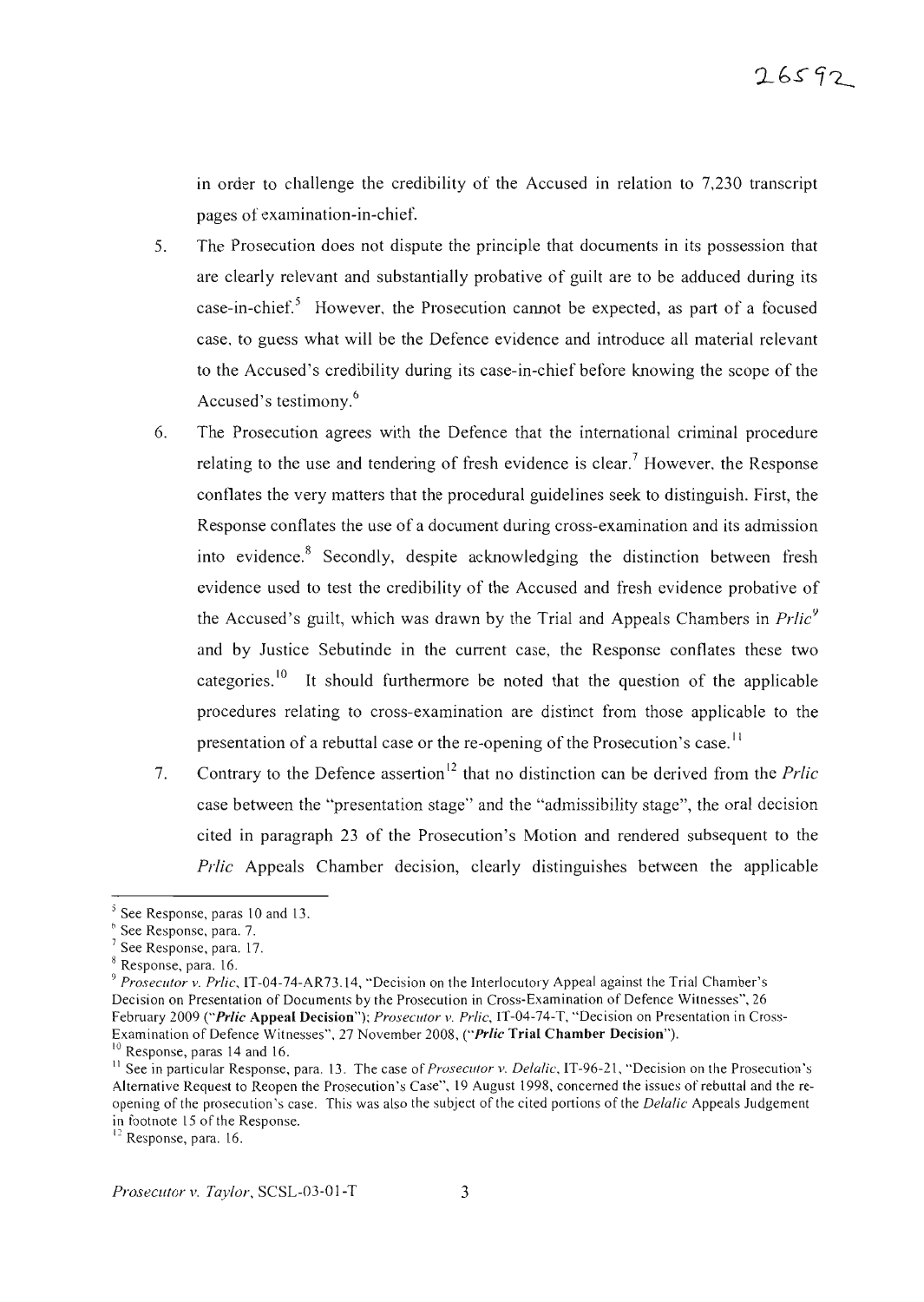procedure at the point at which Prosecution counsel puts a document to a witness during cross-examination and the later stage at which the Prosecutor may request admission of that document. This Trial Chamber drew exactly the same distinction in the AFRC Decision. $13$ 

- 8. The Defence acknowledges that the AFRC Decision "accords with the case-law"<sup>14</sup> but then tries unsuccessfully to distinguish the case. The Defence does not explain why the use of documents to discredit an accused's evidence would be different with respect to a defence of alibi than it would be for any other part of an accused's evidence. In the AFRC case, a new document was properly used to challenge the evidence of the Accused Brima and arguments as to the admissibility of the document were properly heard at the conclusion of the questioning. Further, the document was not tendered exclusively or specifically in relation to an alibi defence being put forward by  $Brima<sup>15</sup>$  and the fact that it had come into the possession of the Prosecution at a late stage was simply one matter to be considered at the admissibility stage. The Defence suggestion that an oral decision made by this Trial Chamber is less authoritative than appellate jurisprudence from another tribunal<sup>16</sup> is inapposite since the appellate jurisprudence on this issue accords with the AFRC Decision.
- 9. The Trial Chamber's request for written pleadings could not have been intended to prevent the "inevitable and necessary argument over the admissibility of individual documents<sup>"17</sup> at future oral hearings. The Trial Chamber is not in a position to assess the arguments for admission of each document unless and until a party moves for such admission and the context of the cross-examination and re-examination is known.

<sup>&</sup>lt;sup>13</sup> See Prosecution's Motion, paras 4-7. The RUF case provides a further example of the adoption of a two-stage procedure regarding the use and admissibility of fresh evidence, with the proper time for legal submissions being the time at which counsel intends to tender the document for admission into evidence. *Prosecutor v. Sesay, Kallon, Gbao,* Transcript, 5 June 2007, pp. 3-8. Trial Chamber I maintained its general practice of flexibility with regard to the admissibility of evidence, also as it concemed the admission of fresh evidence during the defence case, leaving the question of weight to be determined at the appropriate stage: *Prosecutor v. Sesay, Kallon, Gbao*, Transcript, 26 June 2007, p. 59.

<sup>&</sup>lt;sup>14</sup> Response, para. 28.

<sup>&</sup>lt;sup>15</sup> See Prosecution arguments as to admissibility in *Prosecutor v. Brima*, Transcript, 29 June 2006, pp. 74-76.

<sup>&</sup>lt;sup>16</sup> Response, footnote 39.

<sup>17</sup> Response, para. 4.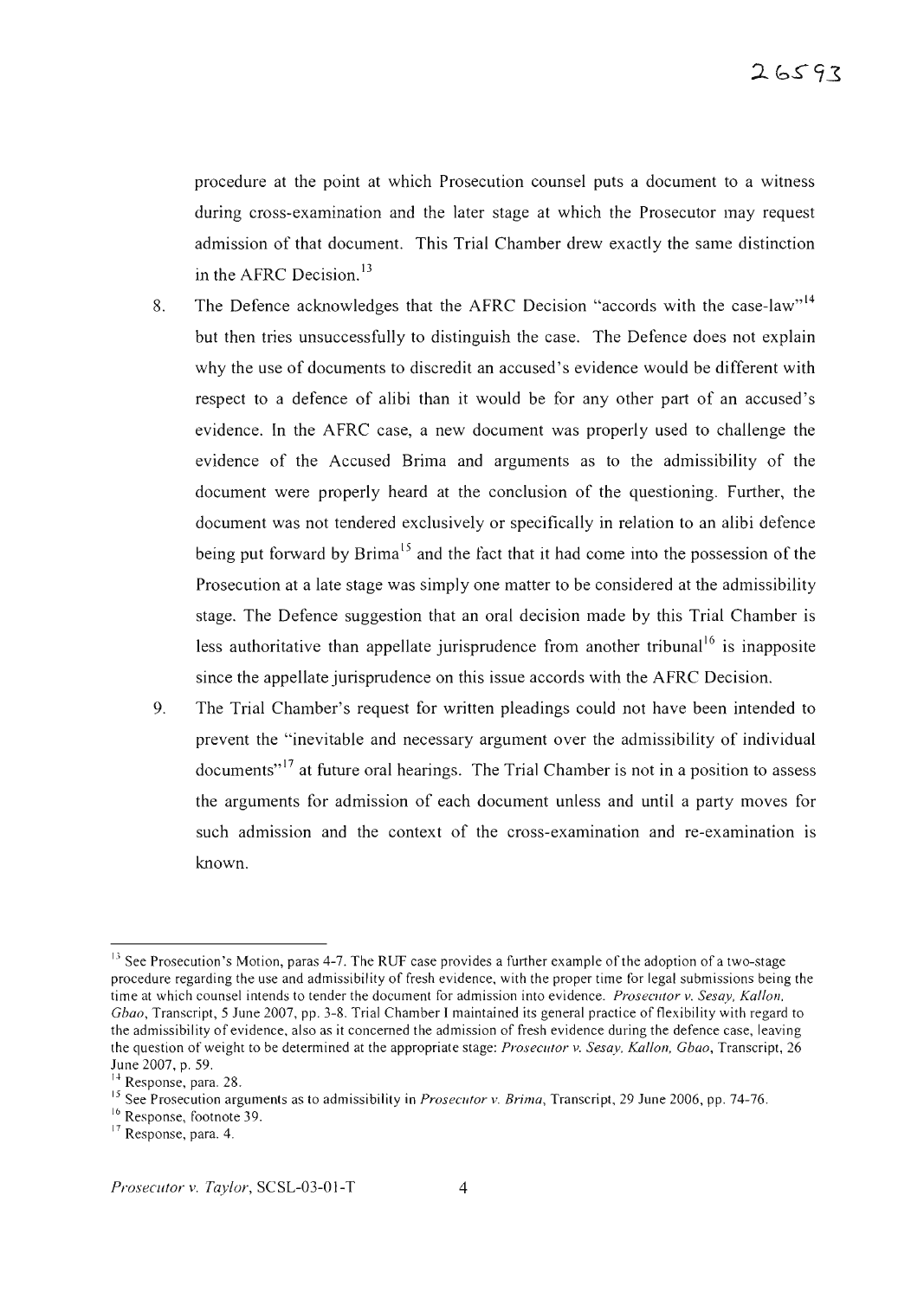- 10. According to the established procedure, when it comes to the question of the admission of fresh evidence, an individual determination is required for each new document based on applicable factors, including the purpose for which the individual document is tendered. It is not possible for the Prosecution to present arguments in relation to each piece of fresh evidence that may be considered for use in crossexamination before the cross-examination is completed. Some documents that the Prosecution is currently considering using may become unnecessary or irrelevant depending upon the further testimony of the Accused. An example of the varied, spontaneous and proper purpose for which a document may be relevant to crossexamination arose in the current proceedings with the Lome Peace Accord. In the case of that particular document, the Accused asked to be shown a copy,  $18$ presumably to refresh his recollection of its contents.
- 11. At paragraph 15 of the Response the Defence advocates that the Trial Chamber should adopt a procedure in relation to the impeachment of witnesses based on the practice in England and Wales. Later the Defence suggests that the lCTY Appeals Chamber Decision in *Prlic* should be read in light of the provisions of *Archbold.* This attempt to introduce the law of England and Wales through the backdoor is misguided, apart from being illogical in the current context where the Defence is not obliged to disclose witness statements. First, it goes without saying that the rules of procedure and evidence in the courts of England and Wales do not apply before the SCSL. Secondly, the Defence fails to state the position in England and Wales correctly. Although as a principle of general practice all evidentiary matter the prosecution intends to rely upon as probative of the defendant's guilt should be adduced before the close of the prosecution case if available then;<sup>19</sup> this principle does not extend to evidence of matters which go only to the credit of the defendant.<sup>20</sup> The Defence apparently resorts to discussing the rules of procedure applicable in a national jurisdiction because there is no international jurisprudence, from either the SCSL or the other ad hoc tribunals, to support its position.

<sup>18</sup> *Prosecutor v. Taylor,* Transcript, **II** November 2009 , p. 31618 , lines 26-27.

<sup>&</sup>lt;sup>19</sup> *Archbold* 2008, 4-335, referring to *R v. Rice* [1963] 1 Q.B. 857, 47 Cr.App.R.79, CCA.

<sup>&</sup>lt;sup>20</sup> *Archbold* 2008, 4-337, stating that the principle in Rice does not extend to evidence of a matter which goes only to the credit of the defendant: *R v Halford.* 67 Cr.App.R.318, CA.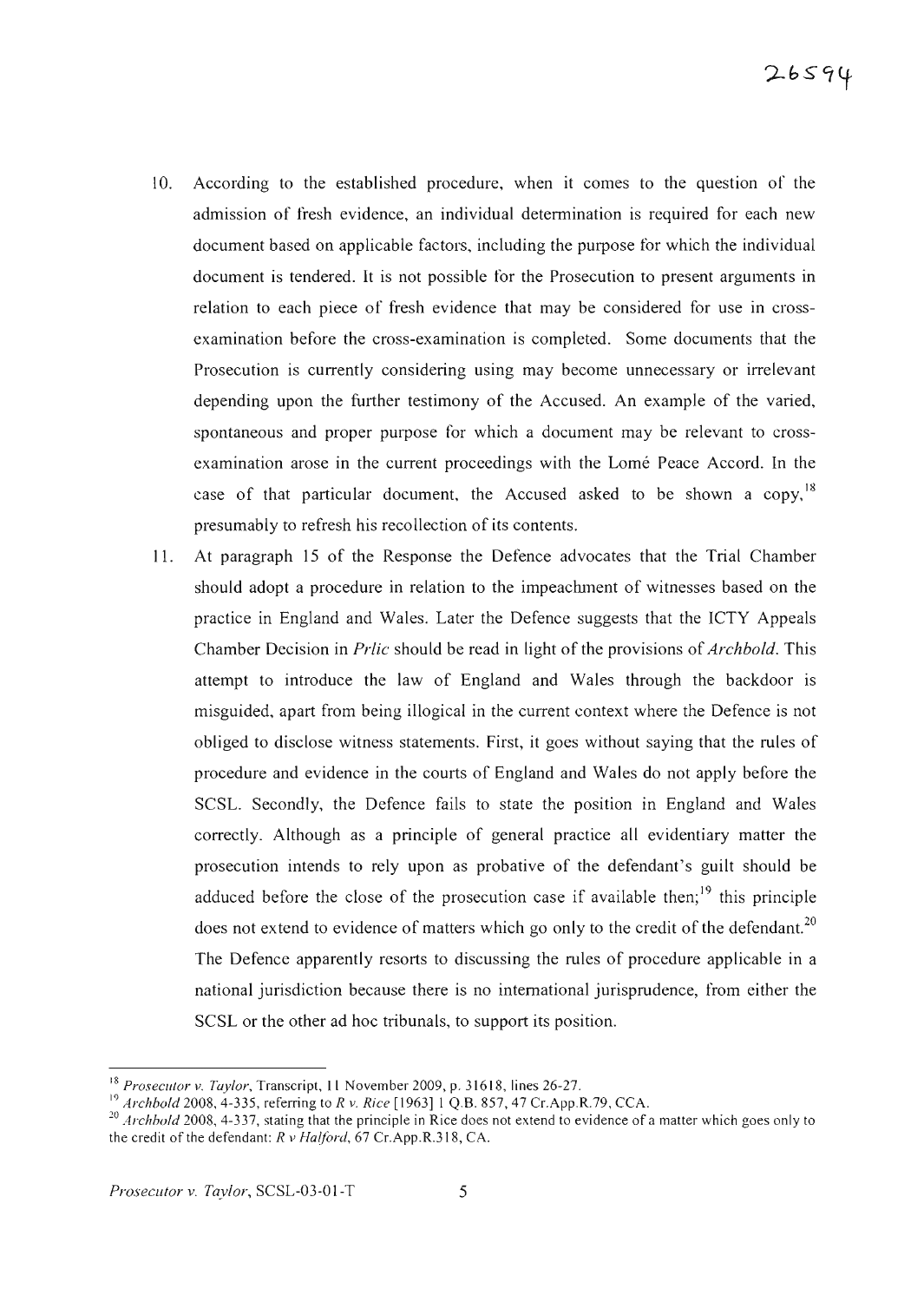## Prior Disclosure of Documents to be used during Cross-Examination

- 12. At paragraphs  $19 21$  of the Response, the Defence refers to the issue of disclosure. The Defence seeks full disclosure of all new documents in the Prosecution's possession.<sup>21</sup> The Defence does not cite any provision of the Rules of Procedure and Evidence under which it is entitled to such disclosure and this demand is unsupported by any case law. The jurisprudence, in particular that of the appellate chambers of the ad hoc tribunals, supports the Prosecution position that it is not required to disclose fresh evidence used during cross-examination for the purpose of  $im$  peach ment.<sup>22</sup>
- 13. The fresh evidence which the Prosecution seeks to **use** during cross-examination is for the purpose of impeaching the Accused. In all instances where the Prosecution subsequently seeks **admission** of such evidence it will do so for the purpose of impeaching the Accused. The Prosecution has introduced the evidence in its possession which it seeks to rely upon to establish the guilt of the Accused during the Prosecution phase of the case. Thus, only in a limited number of instances will the Prosecution request that fresh evidence be admitted not only for the purpose of impeachment but also to prove guilt. It will be for the Trial Chamber to determine whether such evidence should in exceptional circumstances and in the interests of justice also be admitted for the purpose of establishing guilt. It is at the time that the Prosecution seeks admission of fresh evidence for this purpose that the Prosecution will have to justify why exceptional circumstances exist and why it would be in the interests of justice to admit such evidence. At this juncture the Defence will have an opportunity to make any objection regarding the admission of the evidence it sees tit, including in relation to disclosure. This is exactly the procedure contemplated by the Appeals Chamber of the ICTY in *Prlic* and as such was not a procedure determined

 $^{21}$  Response, paras 21 and 31.

<sup>&</sup>lt;sup>22</sup> See Prosecution's Motion, para 24 and the jurisprudence cited at footnote 36. See *Prlic* below and also the Decisions of the Appeals Chamber of the ICTR, especially *Prosecutor v. Bagosora* et al., ICTR-98-41-AR73 "Decision on Interlocutory Appeal Relating to Disclosure under Rule 66(B) of the Tribunal's Rules of Procedure and Evidence", Appeals Chamber, 25 September 2006, para 10: "The Appeals Chamber observes that this plain reading of Rule 66(B) of the Rules does not create a broad affirmative obligation on the Prosecution to disclose any or all documents which may be relevant to its cross-examination".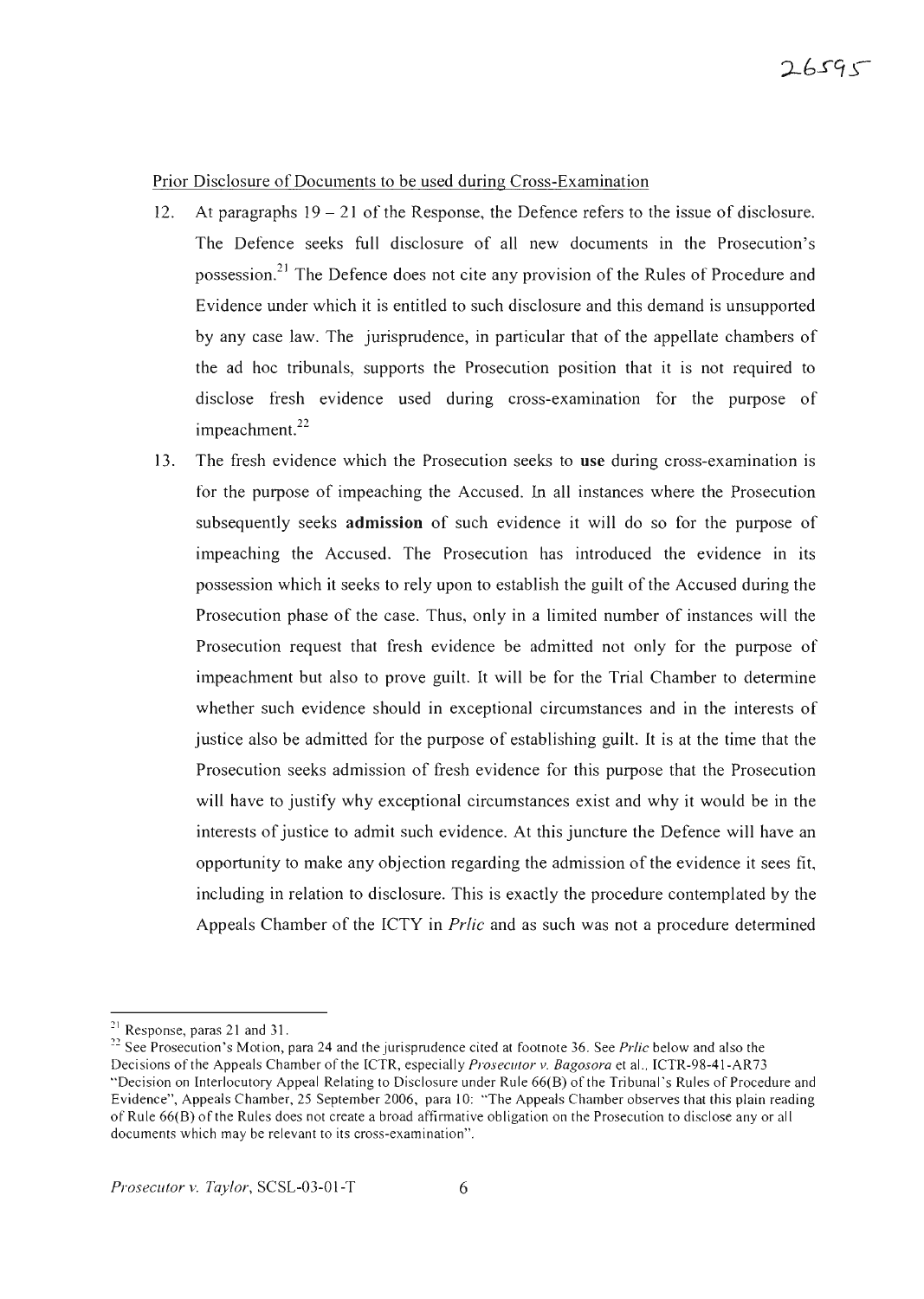by the rCTY to "make a mockery of the traditional rules of evidence" as the Defence intimates. $^{23}$ 

- 14. The ICTY Appeals Chamber in *Prlic* affirmed the procedure adopted by the Trial Chamber in that case in relation to its approach towards the admissibility of fresh evidence **going to the guilt of the** Accused. In assessing whether exceptional circumstances existed, and whether the **admission** of such evidence was in the interests of justice, the Trial Chamber provided that "it would proceed with the assessment of such requests on a case-by-case basis, after having permitted the Defence to challenge the evidence, particularly bearing in mind the potential infringement on the rights of the accused caused by the sought admission".<sup>24</sup> As regards exceptional circumstances, the Trial Chamber stated that the Prosecution would have to explain when the document came into its possession and by what means, when it was disclosed and why it had not been introduced during the Prosecution phase of the case.<sup>25</sup> In relation to the interests of justice, the Defence has the opportunity to make submissions as to disclosure and any prejudice suffered by the Accused. It is notable that the Appeals Chamber indicated that the Defence would have to be exacting about the actual prejudice suffered by the Accused in relation to the admission of such evidence and that it could not simply rely on potential prejudice as a matter of principle.  $26$  Further, in striking a balance between the rights of the accused and the decision to admit such evidence a Trial Chamber will also consider the available measures to address any prejudice.<sup>27</sup> It is clear from the Appeals Chamber and Trial Chamber decisions in *Prlic* that these issues fall for determination at the **admissibility** stage.
- 15. Contrary to the Defence assertions,  $2^8$  the proposed approach does not render the trial unfair. Under the approach in *Prlic*, the Accused's rights are fully protected.<sup>29</sup> Where

 $23$  Response, para. 20.

<sup>&</sup>lt;sup>24</sup> Prlic Appeal Decision, para. 24 affirming and referring to the approach of the Trial Chamber.

 $25$  Ibid.

<sup>&</sup>lt;sup>26</sup> *Prlic* Appeal Decision, para. 26, where the Appeal Chamber explains that in that appeal, the appellants failed to meet the burden of showing that the Trial Chamber had erred in exercising its discretion to admit documents going to the guilt of the Accused by merely referring to potential prejudice as a matter of principle. The Appeals Chamber rejected the appellant's general allegations and re-emphasized that "[t]he mere fact that [the admitted evidence] was probative of the Prosecution's case does not mean that the [a]ccused] were prejudiced".

<sup>&</sup>lt;sup>27</sup> *Prlic* Appeal Decision, para. 25.

<sup>&</sup>lt;sup>28</sup> Response, paras 19 and 20.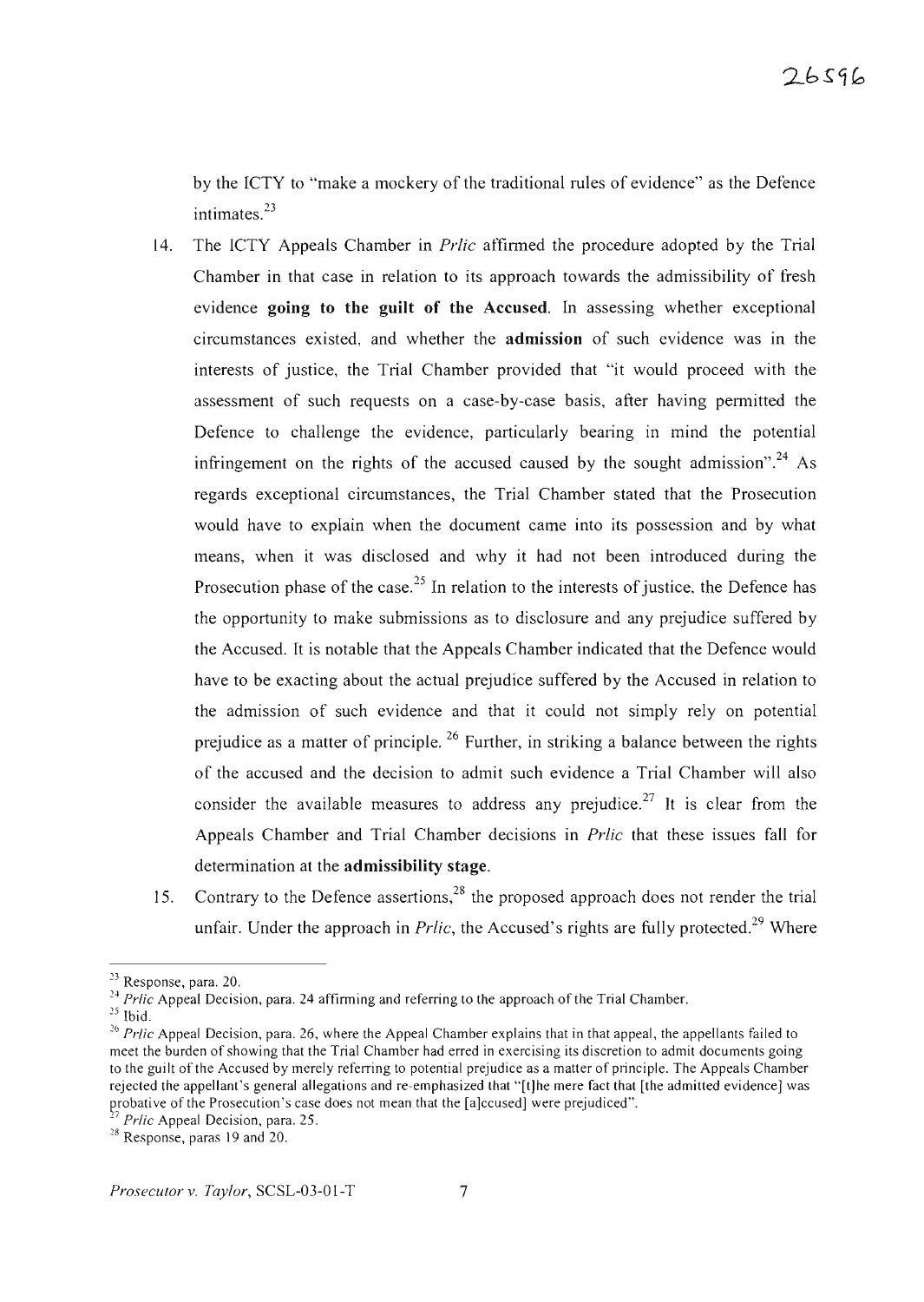the Trial Chamber concludes that the admission of fresh evidence would infringe the rights of the Accused, it can decline to admit it, or limit the purpose for which it is admitted.<sup>30</sup>

16. As regards notice of new documentation to be used during cross-examination to opposing counsel, the prior practice in this case has been that the issue is one of professional courtesy. Prior to the start of the trial, the parties agreed that a party would provide documents to be used during cross-examination to opposing counsel on the morning that it intended to use them.<sup>31</sup> However, in reality the Defence rarely provided any documents at this stage other than the witnesses' prior prosecution statements, and documents were simply provided to the Prosecution at the same time as they were put to the witness during cross-examination.<sup>32</sup> When the Prosecution objected to this practice during the cross-examination of TFI-334 on 29 April 2008 , the Presiding Judge stated that the provision of documents in advance by the crossexamining party was an issue of professional courtesy and was not one for the court to decide. $33$ 

## Anticipatory Relief sought by the Defence

17. The Defence seeks various forms of relief in the event that the Prosecution's Motion is granted.<sup>34</sup> In relation to request (a), the Prosecution has set out above its position regarding disclosure. In relation to requests (b) and (c), the Defence appears to envision a 30 day period for review of the documents during which time counsel

<sup>&</sup>lt;sup>29</sup> Footnote 21 of the Response appears to make reference to the case of *Prosecutor* v. *Prlic*, IT-04-74-AR73.10, "Decision on Prosecution's Appeal against Trial Chamber's Order on Contact between the Accused and Counsel during an Accused's Testimony pursuant to Rule  $85(C)$ ", 5 September 2008, para. 11. It is notable that neither this decision nor the jurisprudence relevant to the use of documents in cross-examination has considered selfincrimination as a relevant factor in connection with the principles governing the use of documents to challenge the credibility of the Accused who testifies or any other witness. The Response does not point to any authority according the Accused a special status in terms of how documents may be used in cross-examination.

<sup>&</sup>lt;sup>30</sup> *Prlic* Appeal Decision, para. 29. See also para. 21 of the Prosecution's Motion which referred to the *Krstic* case as assisting in defining the boundaries of admissible fresh evidence .

<sup>&</sup>lt;sup>31</sup> Minutes of Mock Trial and Trial Management Meeting held on 28 November 2007, ICC Courtroom II, 1030 – 1430 hrs. This agreem ent was subsequently affirmed by the Defence, see *Prosecutor* v. *Taylor,* Transcript, 14 February 2008, pp.  $3831 - 3834$ .

*<sup>.11</sup> Prosecutor* v. *Taylor,* Transcript, 14 February 2008, pp. 383 1 - 3834 and *Prosecutor* v. *Taylor,* Transcript, 29 April 2008, pp. 8803 - 8805.

*Prosecutor* v. *Taylor*, Transcript, 29 April 2008, pp. 8803 – 8805. The Presiding Judge (at that time) stated that "there is no ruling in this court as to when documents of this nature are revealed to the Prosecution, or another party. Counsel is entitled to put matters in cross-examination and he has stated now as a matter of courtesy and professionalism he will disclose this as soon as possible".

 $4$  Response, para. 31.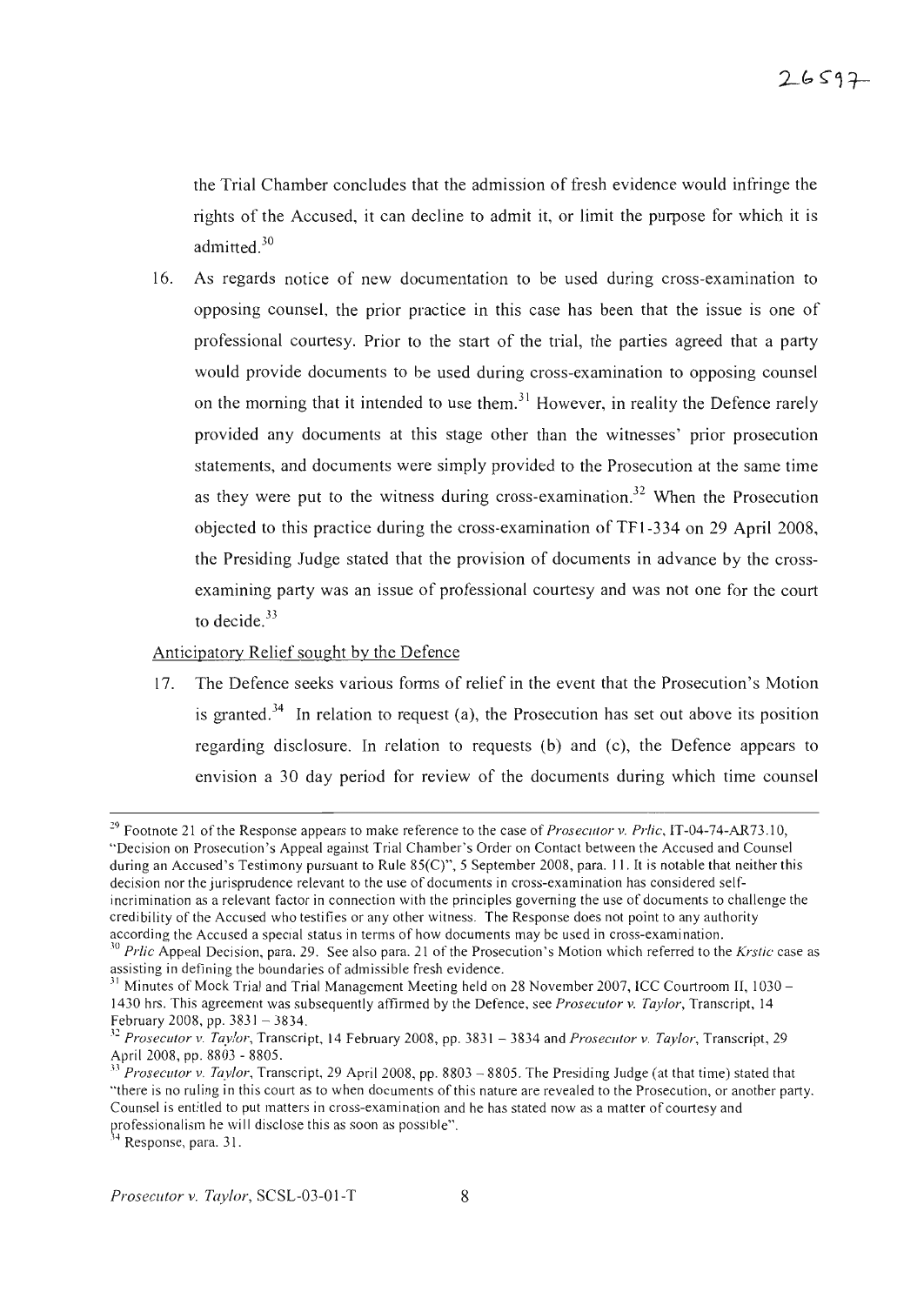would have unrestricted access to the Accused in order to provide legal advice in relation to the documents. A recent decision of this Trial Chamber makes it clear that Defence Counsel should not discuss the testimony of the Accused with the Accused for the course of his testimony.<sup>35</sup> The procedure proposed by the Defence would in effect allow the Accused to prepare responses in advance to evidence which is intended to challenge his credibility. Such a procedure would result in rehearsed testimony that would defeat the purpose of cross-examination. The Defence has provided no justification for an adjournment and any request for extra time should only be entertained on a document-by-document basis. The Defence request (d) is misconceived as the Defence will have an adequate opportunity to re-examine the Accused.

- 18. The Defence declaration that it will seek leave to appeal an unfavourable decision and request a stay of trial proceedings pending a resolution of the matter by the Appeals Chamber is premature. The parties may exercise their rights under the Statute and Rules following a decision of the Trial Chamber.
	- **III.** CONCLUSION

.........................\_ \_..\_ - - -

19. The guidelines proposed by the Prosecution cannot at the same time "add little to what is already in existence" and "so infringe the fairness of the trial that they should be dismissed".<sup>36</sup> The Defence has failed to undermine the arguments put forward in the Prosecution's Motion, as supported by extensive reference to the relevant jurisprudence. For the reasons contained in the Prosecution's Motion and this Reply, the relief sought by the Prosecution should be granted.

Filed in The Hague,

25 November 2009,

For the Prosecution,

pp Numples

Brenda J. Hollis Principal Trial Attorney

<sup>&</sup>lt;sup>35</sup> Prosecutor v. Taylor, SCSL-03-1-T-861, "Decision on Prosecution Motion for an Order Restricting Contact between the Accused and Defence Counsel during Cross-Examination", 20 November 2009.  $36$  Response, para. 18.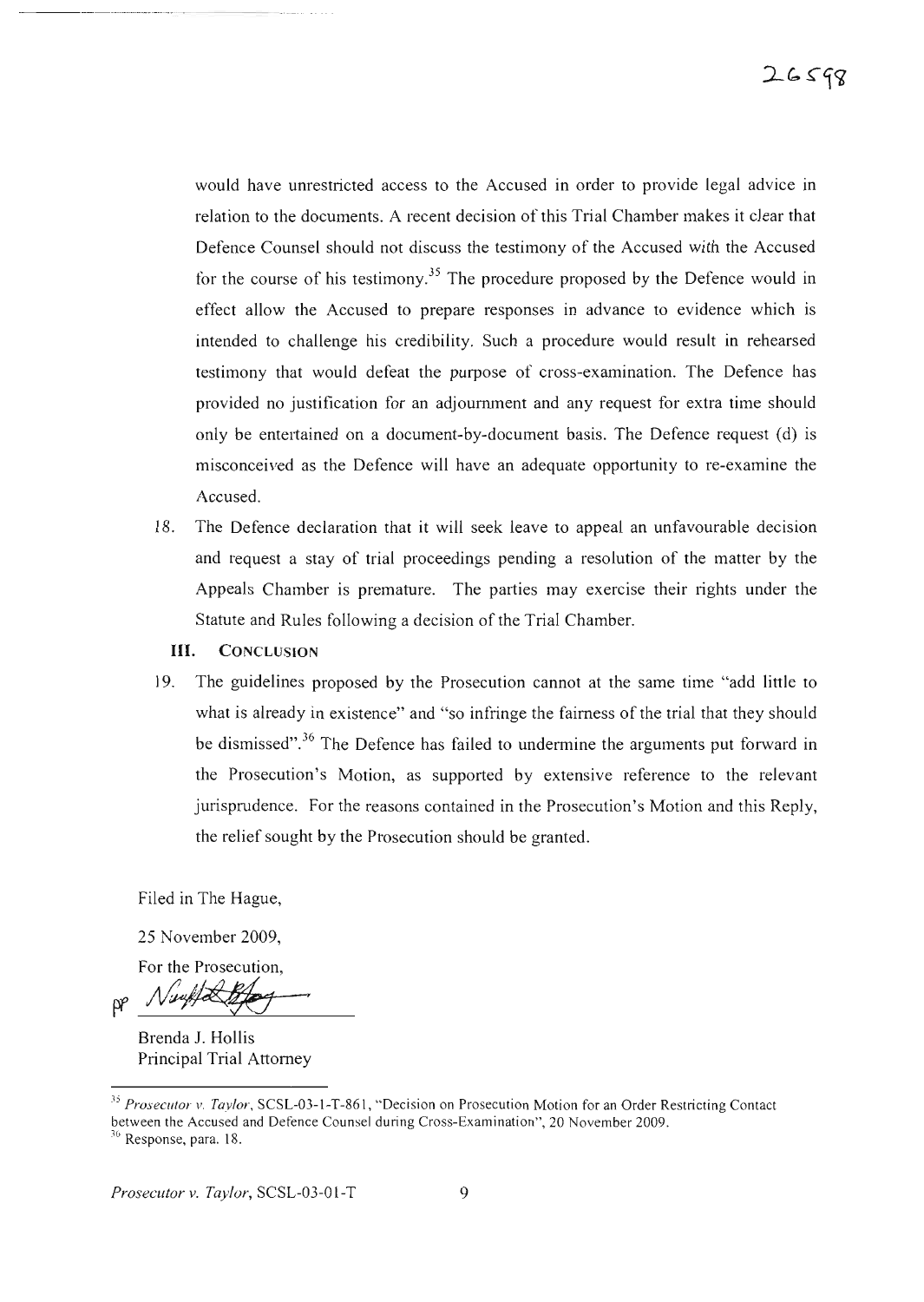## **INDEX OF AUTHORITIES**

#### **SCSL**

#### *Prosecutor v. Tavlor*

*Prosecutor v. Taylor*, SCSL-03-01-T-860, "Prosecution Motion in Relation to the Applicable Legal Standards Governing the Use and Admission of Documents by the Prosecution during Cross-Examination", 17 November 2009 .

*Pros ecutor* v. *Taylor,* SCSL-03-01-T-862, "Defence Response to the Public Prosecution Motion in relation to the Applicable Legal Standards Governing the Use and Admission of Documents by the Prosecution during Cross-Examination", 23 November 2009.

*Prosecutor v. Taylor,* SCSL-03-1-T-861, "Decision on Prosecution Motion for an Order Restricting Contact between the Accused and Defence Counsel during Cross-Examination", 20 November 2009.

Trial Transcript, II November 2009, p. 31618 . Trial Transcript 14 February 2008, pp. 3831 - 3834. Trial Transcript, 29 April 2008, pp.8803 - 8805.

Minutes of Mock Trial and Trial Management Meeting held on 28 November 2007, ICC Courtroom II, 1030 - 1430 hrs.

#### *Prosecutor v. Brima et aL*

Trial Transcript 29 June 2006,  $47 - 78$ 

#### *Prosecutor v. Sesav et al.*

*Prosecutor* v. *Sesay, Kallon, Gbao*, Transcript, 5 June 2007, pp. 3-8. *Prosecutor v. Sesay, Kallon, Gbao, Transcript, 26 June 2007, p. 59.* 

## **ICTY**

#### Decisions:

*Prosecutor v. Delalic,* IT-96-21, "Decision on the Prosecution's Alternative Request to Reopen the Prosecution's Case", 19 August 1998 (cited in Defence Response).

*Prosecutor* v. Krstic, IT-98-33-T, "Decision on the Defence Motions to Exclude Exhibits in rebuttal and Motion for Continuance", 4 May 2001, paras 25-26 . http ://www.icty.org/x/cases/krstic/tdec/en/10504AEI16170.htm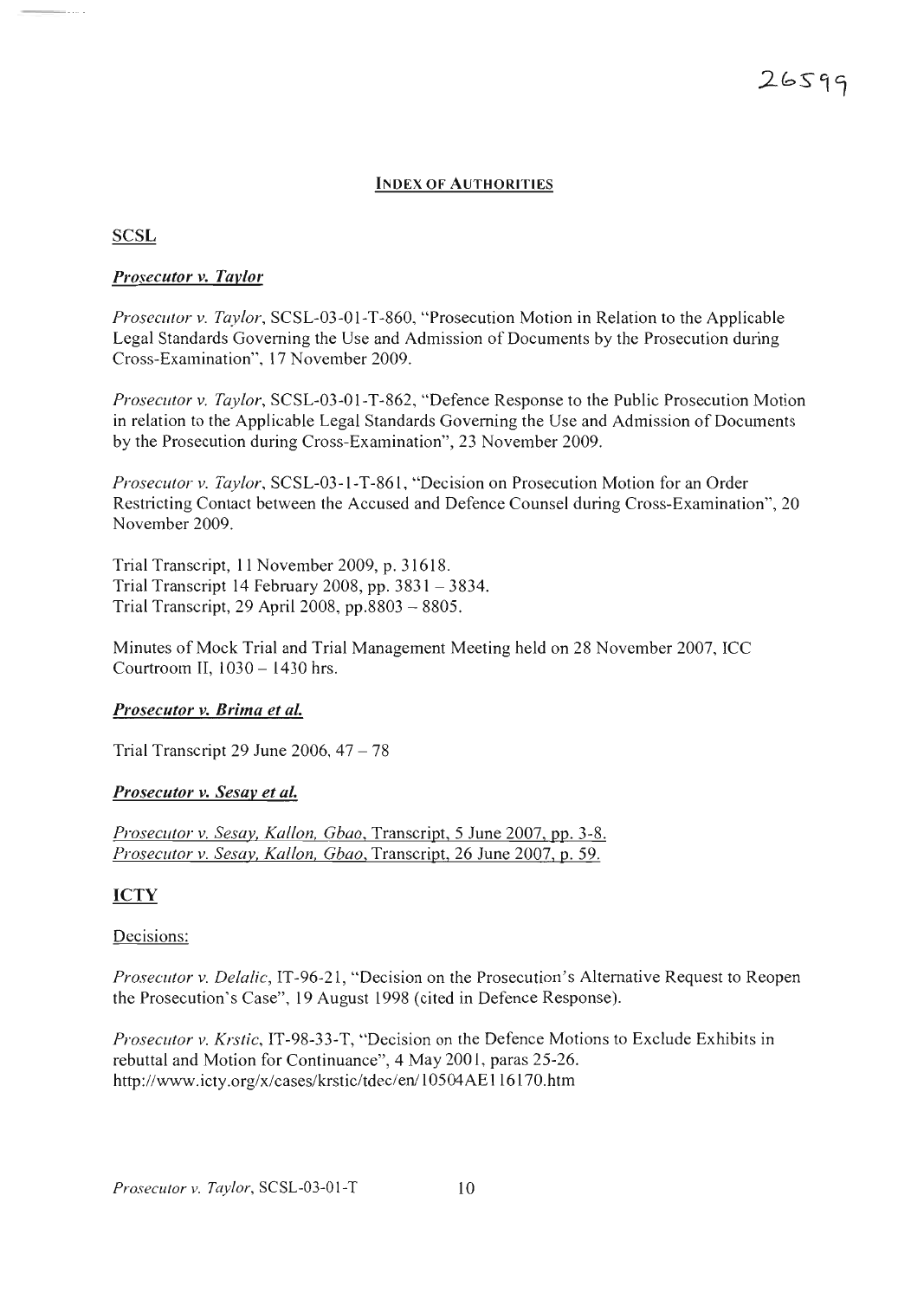Prosecutor v Prlic, IT-04-74-AR73.10, "Decision on Prosecution's Appeal against Trial Chamber's Order on Contact between the Accused and Counsel during an Accused's Testimony pursuant to Rule 85(C)", 5 September 2008. http://www.icty.org/x/cases/prlic/acdec/en/080905.pdf

*Prosecutor v Prlic,* IT-04-74-T, "Decision on Presentation of Documents by the Prosecution in Cross-Examination of Defence Witnesses", 27 November 2008 http://www.icty.org/x/cases/prlic/tdec/en/081127b.pdf

*Prosecutor v Prlic*, IT-04-74-AR73.14, "Decision on the Interlocutory Appeal against the Trial Chamber's Decision on Presentation of Documents by the Prosecution in Cross-Examination of defence Witnesses", 26 February 2009

http://icr.icty.org/frmResultSet.aspx?e=zyh4hdi5nsz40n3z1y4gm545&StartPage=1&EndPage=1 o

(available through the ICTY Court Records section of the ICTY website)

# **ICTR**

Decisions:

*Prosecutor v Bagosora et al.,* ICTR-98-41-AR73 "Decision on Interlocutory Appeal Relating to Discolsure under Rule 66(B) of the Tribunal's Rules of Procedure and Evidence", Appeals Chamber, 25 September 2006 http ://69.94.11.53/ENGLISH/cases/Bagosora/decisions/250906.htm

# **OTHER**

*Archbold* 2008,4-335 - 4-337 (referring to *R v. Rice* [1963] 1 Q.B. 857, 47 Cr.App.R.79, CCA and *R v Halford*, 67 Cr.App.R.318, CA) (copies of these cases have not been provided but the relevant passages of*Archbold* are attached).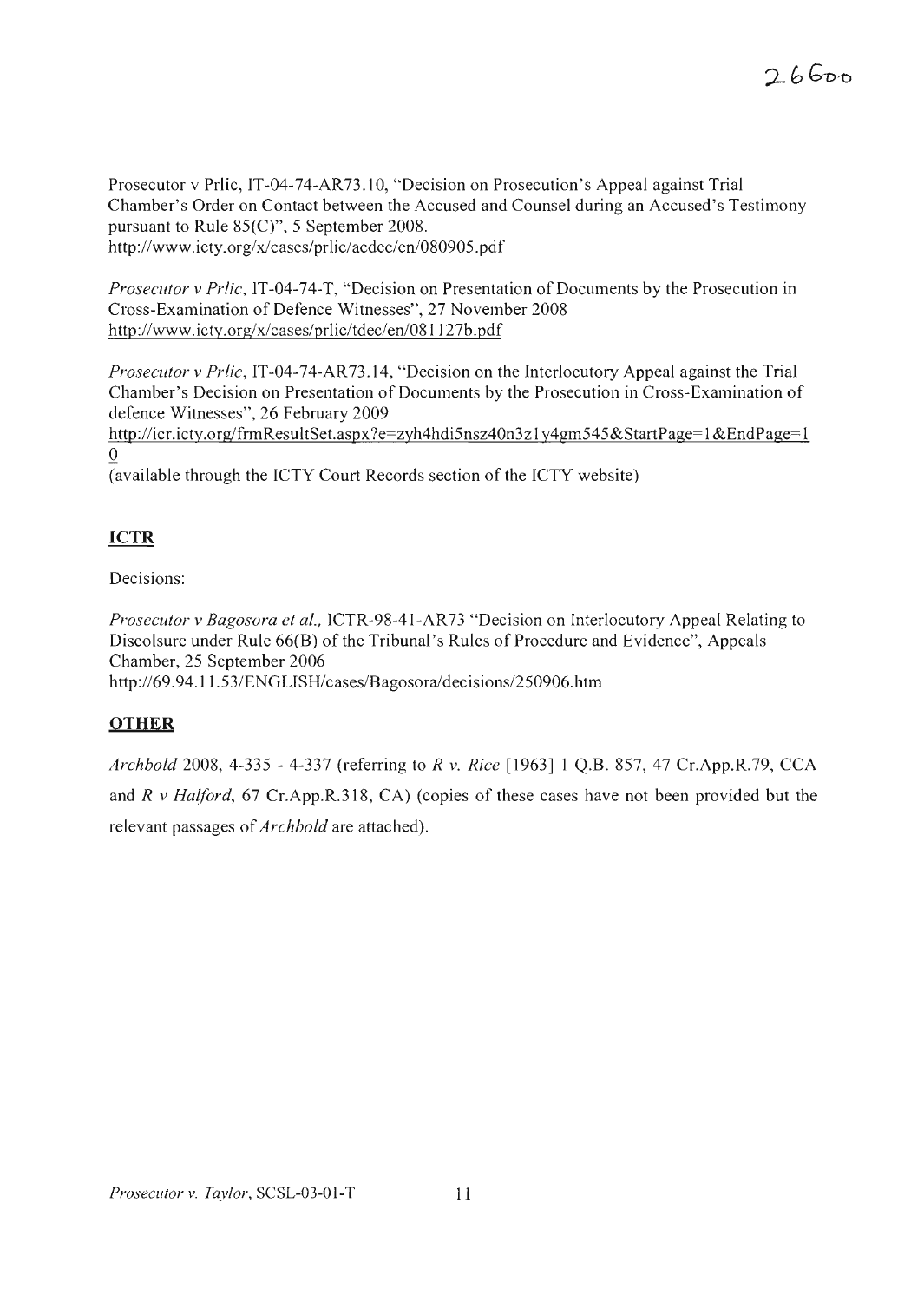$$4-331$ 

Tiatat

[Crixe, 4]

the jury as the defendant was going to assert that the burglary admission was also fabricated and rely upon the previous acquittal in support of that defence. The trial judge however refused to admit evidence of the acquittal. The conviction was quashed on the basis that the jury should have been told of the acquittal and, applying Sambasivant v. Public Prosecutor, Federation of Malaya [1950] A.C. 158, PC (aute, § 1-159). told that it was conclusive evidence that he was not guilty of arson and that his confession to that offence was untrue. However, in  $R$ ,  $v$ ,  $Terry$  [2005] 2 GrApp.R, 7, CA, it was held that in the latter respect  $Hay$  went further than was necessary and was inconsistent with the reasoning of the House of Lords in  $R$ , v. Z. [2000] 2 A.C. 483 (ante, § 4-160) which had qualified the principle expounded in Sambasivam. It was held that where a defendant's guilt or innocence of an offence for which he was not on trial had potential relevance to his guilt or innocence of the offence for which he was on trial, the fact that he had been acquitted of the other offence was not conclusive evidence of his innocence of it; and his acquittal did not mean that all relevant issues had been resolved in his favour.

- $4 332$ The principle to be derived from Cooke, ante, seems to be that where there is a clear inference from a verdict that the jury has rejected a witness's testimony, on the basis that they do not believe him (as opposed to thinking he might have been mistaken), and that witness's credibility is directly in issue in a subsequent trial, evidence of the outcome of the first trial is relevant. For further refinement of this principle, see *R. p. Edwards* [1991] L.W.L.R. 207, CA, post, § 13-17.
- $4 333$ In R. v. Doosti, 82 Cr.App.R. [81, CA, a previous acquittal was held to be relevant in re-examination after the defendant had been cross-examined about a previous conviction which had occurred on the same occasion as the acquittal. He had been acquitted of the more serions charge. It was one which in nature and circumstance was akin to the one for which he was then being tried-indeed the officers in each case were the same. Clearly it was only fair that if the Crown chose to elicit that part of the picture of the accused's credibility favourable to them, the defendant was cutiled to reveal the rest of the picture favourable to him-his and the officer's credibility being a central issue in the case.
- $4 334$

The facts in *Cooke* and *Doosti* were distinguished in *R. o. H. (J.R.)*, 90 Gr.App.R.  $440$ , in which there had been many possible reasons for the previous acquittal apart from a rejection of the complainant's evidence. Lord Lane C.J. said that fairness to both sides, rather than any remote, abstruse legal principle, was the matter which had to actuate a judge's reasoning. Coupled with fairness, was the necessity for the judge to ensure that the jury whom he was assisting did not have their minds clouded by issues which were not the true issues they had to determine. The danger was that the jury would have been spending their time not in determining what they believed to be true from the evidence they had heard, but that they would be deflected from that course by consideration of what had actually actuated the first jury to reach the conclusions it did. R. v. H. was followed in R. v. Y. [1992] Grim.I. R. 436, CA. and in Terry, ante, Lord Eane C.E's observations on fairness were said to have been echoed by Lord Hobhonse in  $R$ , v. Z, ante, at p. 510A-E.

#### XIV. EXTENT TO WHICH EVIDENCE OTHER THAN DEFENCE EVIDENCE MAY BE ADDUCED AFTER THE PROSECUTION HAVE **CLOSED THEIR CASE**

#### A. GENERAL PRINCIPLE

 $4 - 335$ The general rule that matters probative of the defendant's guilt should be adduced as part of the prosecution's case applies (a) to matters put in cross-examination to a defendant (see  $post$ ), and  $(b)$  to the calling of evidence.

In R. v. Rice [1963] 1 Q.B. 857, 47 Cr.App.R. 79, CCA, it was said that there is a general principle of practice, though no rule of law, which requires that all evidentiars matter the prosecution intend to rely upon as probative of the defendant's guilt should be adduced before the close of the prosecution case if it be available then. Whether evidence subsequently available to the prosecution should be introduced at a later stage is a